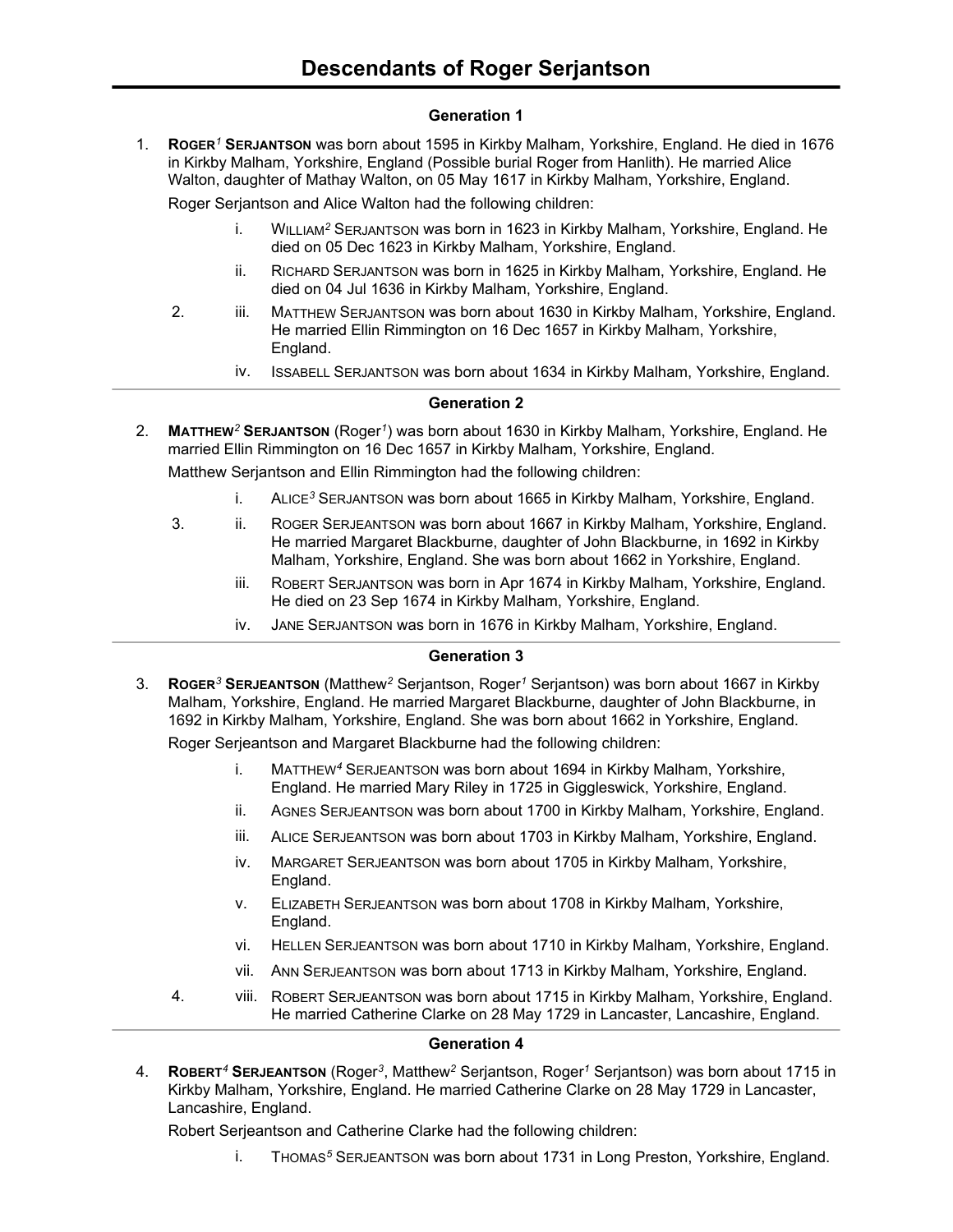## **Generation 4 (con't)**

- ii. JOHN SERJEANTSON was born about 1733 in Long Preston, Yorkshire, England. He died in Feb 1733 in Long Preston, Yorkshire, England.
- iii. ELLEN SERJEANTSON was born about 1734 in Long Preston, Yorkshire, England. She died in Dec 1734 in Long Preston, Yorkshire, England.
- iv. SARAH SERJEANTSON was born about 1735 in Long Preston, Yorkshire, England.
- v. ELLEN SERJEANTSON was born about 1742 in Long Preston, Yorkshire, England.
- 5. vi. JOHN SERJEANTSON was born about 1744 in Yorkshire, England. He died in 1793 in Keighley, Yorkshire, England. He married Agnes Young on 31 Oct 1776 in Giggleswick, Yorkshire, England.

# **Generation 5**

5. **JOHN***<sup>5</sup>* **SERJEANTSON** (Robert*<sup>4</sup>* , Roger*<sup>3</sup>* , Matthew*<sup>2</sup>* Serjantson, Roger*<sup>1</sup>* Serjantson) was born about 1744 in Yorkshire, England. He died in 1793 in Keighley, Yorkshire, England. He married Agnes Young on 31 Oct 1776 in Giggleswick, Yorkshire, England.

John Serjeantson and Agnes Young had the following children:

- i. CATHERINE*<sup>6</sup>* SERGEANTSON was born in 1778 in Giggleswick, Yorkshire, England.
- 6. ii. THOMAS SERJEANTSON was born in 1780 in Giggleswick, Yorkshire, England. He married Mary Pearson on 13 Sep 1801 in Bradford, Yorkshire, England. She was born about 1776 in Keighley, Yorkshire, England.
	- iii. JANE SERJEANTSON was born in 1782 in Giggleswick, Yorkshire, England.
	- iv. ELIZABETH SERJEANTSON was born in 1786 in Giggleswick, Yorkshire, England.
	- v. ROBERT SERJEANTSON was born in 1791 in Giggleswick, Yorkshire, England. He died on 01 Nov 1810.
	- vi. JOHN SERJEANTSON was born in 1793 in Keighley, Yorkshire, England. He died in 1793 in Keighley, Yorkshire, England (Age 1).

## **Generation 6**

6. **THOMAS***<sup>6</sup>* **SERJEANTSON** (John*<sup>5</sup>* , Robert*<sup>4</sup>* , Roger*<sup>3</sup>* , Matthew*<sup>2</sup>* Serjantson, Roger*<sup>1</sup>* Serjantson) was born in 1780 in Giggleswick, Yorkshire, England. He married Mary Pearson on 13 Sep 1801 in Bradford, Yorkshire, England. She was born about 1776 in Keighley, Yorkshire, England.

Thomas Serjeantson and Mary Pearson had the following children:

- 7. i. JOHN*<sup>7</sup>* SARGESON was born on 20 May 1802 in Keighley, Yorkshire, England. He married MARTHA. She was born in 1803 in Bingley, Yorkshire, England.
	- ii. SALLY SERJEANTSON was born on 15 Mar 1804 in Keighley, Yorkshire, England.
	- iii. SUSSANAH SERJEANTSON was born on 28 Jun 1806 in Keighley, Yorkshire, England. She died in Jul 1882 in Keighley, Yorkshire, England. She married Joseph Crosley on 10 Jan 1830 in Keighley, Yorkshire, England. He was born about 1810 in Doncaster, Yorkshire, England.
- 8. iv. ROBERT SERGESON was born on 01 Oct 1808 in Keighley, Yorkshire, England. He died in 1864 in Keighley, Yorkshire, England. He married Eliza Proctor on 17 Jan 1830 in Keighley, Yorkshire, England. She was born in 1812 in Keighley, Yorkshire, England.
	- v. NANCY SERJEANTSON was born in 1813 in Keighley, Yorkshire, England. She died about 1820 in Keighley, Yorkshire, England.
	- vi. THOMAS SERJEANTSON was born in 1819 in Keighley, Yorkshire, England.

# **Generation 7**

7. **JOHN***<sup>7</sup>* **SARGESON** (Thomas*<sup>6</sup>* Serjeantson, John*<sup>5</sup>* Serjeantson, Robert*<sup>4</sup>* Serjeantson, Roger*<sup>3</sup>* Serjeantson, Matthew*<sup>2</sup>* Serjantson, Roger*<sup>1</sup>* Serjantson) was born on 20 May 1802 in Keighley, Yorkshire, England. He married **MARTHA**. She was born in 1803 in Bingley, Yorkshire, England. John Sargeson and Martha had the following children: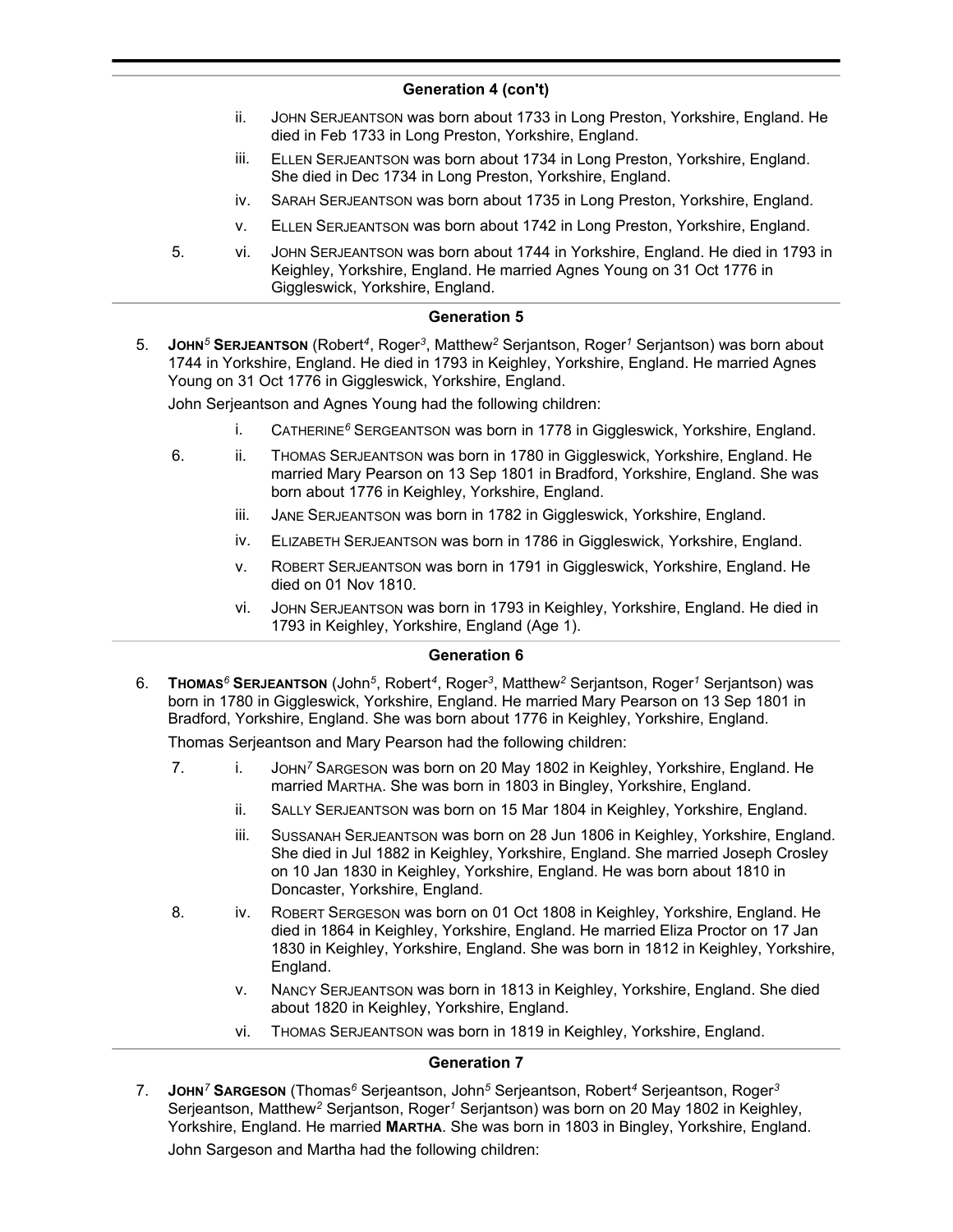## **Generation 7 (con't)**

- i. MARY ANN*<sup>8</sup>* SERJEANTSON was born in 1833 in Keighley, Yorkshire, England. She married Michael Brayshaw on 25 Jun 1864 in Bradford, Yorkshire, England (St Peter (Bradford Cathedral)). He was born in 1838 in Bradford, Yorkshire, England. He died in Apr 1903 in Bradford, Yorkshire, England.
- ii. CATHARINA SERJEANTSON was born in 1838 in Keighley, Yorkshire, England.
- iii. SARAH SARGESON was born in 1840 in Keighley, Yorkshire, England. She married John William Campbell on 04 Dec 1864 in Bradford, Yorkshire, England (St Peter (Bradford Cathedral)). He was born in 1842 in Leeds, Yorkshire, England.
- 8. **ROBERT***<sup>7</sup>* **SERGESON** (Thomas*<sup>6</sup>* Serjeantson, John*<sup>5</sup>* Serjeantson, Robert*<sup>4</sup>* Serjeantson, Roger*<sup>3</sup>* Serjeantson, Matthew*<sup>2</sup>* Serjantson, Roger*<sup>1</sup>* Serjantson) was born on 01 Oct 1808 in Keighley, Yorkshire, England. He died in 1864 in Keighley, Yorkshire, England. He married Eliza Proctor on 17 Jan 1830 in Keighley, Yorkshire, England. She was born in 1812 in Keighley, Yorkshire, England.

Robert Sergeson and Eliza Proctor had the following children:

- 9. i. THOMAS*<sup>8</sup>* SERGESON was born in 1833 in Embsay, Yorkshire, England. He died in Jan 1887 in Keighley, Yorkshire, England (Age: 55). He married Jane Lyon in 1855 in Bradford, Yorkshire, England. She was born in 1837 in Skipton, Yorkshire, England.
- 10. ii. JOHN SERGESON was born in 1834 in Embsay, Yorkshire, England. He died in Apr 1886 in Keighley, Yorkshire, England. He married Susannah Hay on 04 Jan 1857 in Keighley, Yorkshire, England. She was born in 1833 in Keighley, Yorkshire, England. She died on 01 Mar 1910 in Keighley, Yorkshire, England.
- 11. iii. WILLIAM SARGESON was born in 1839 in Embsay, Yorkshire, England. He died in Jan 1898 in Keighley, Yorkshire, England. He married EMMA WILKINSON. She was born about 1838 in Keighley, Yorkshire, England. She died in Apr 1907 in Keighley, Yorkshire, England.
	- iv. SARAH SERGESON was born in 1839 in Yorkshire, England.
	- v. MARGARET SERGESON was born in 1842 in Embsay, Yorkshire, England.
	- vi. CATHERINE MARIA SERGESON was born in 1847 in Embsay, Yorkshire, England. She died in Jan 1921 in Keighley, Yorkshire, England. She married William Howker in Jul 1868 in Keighley, Yorkshire, England. He was born in 1848 in Haworth, Yorkshire, England.
- 12. vii. PROCTOR SARGESON was born in 1850 in Embsay, Yorkshire, England. He died in Mar 1918 in Keighley, Yorkshire, England (Age: 66). He married Emma Brown on 27 Jul 1874 in Keighley, Yorkshire, England. She was born in 1856 in Ripon, Yorkshire, England. She died in Jan 1927 in Keighley, Yorkshire, England.

### **Generation 8**

9. **THOMAS***<sup>8</sup>* **SERGESON** (Robert*<sup>7</sup>* , Thomas*<sup>6</sup>* Serjeantson, John*<sup>5</sup>* Serjeantson, Robert*<sup>4</sup>* Serjeantson, Roger*<sup>3</sup>* Serjeantson, Matthew*<sup>2</sup>* Serjantson, Roger*<sup>1</sup>* Serjantson) was born in 1833 in Embsay, Yorkshire, England. He died in Jan 1887 in Keighley, Yorkshire, England (Age: 55). He married Jane Lyon in 1855 in Bradford, Yorkshire, England. She was born in 1837 in Skipton, Yorkshire, England.

Thomas Sergeson and Jane Lyon had the following children:

- i. FREDERICK*<sup>9</sup>* SERGESON was born on 14 Feb 1857 in Keighley, Yorkshire, England. He died on 13 May 1927 in Gargrave, Yorkshire, England (Age 70). He married Margaret Parker on 15 Sep 1884 in Keighley, Yorkshire, England. She was born in 1861 in Keighley, Yorkshire, England. She died on 02 Jun 1908 in Halifax, Yorkshire, England.
- 13. ii. MARY ANN SERGESON was born in 1860 in Keighley, Yorkshire, England. She married Abraham Whittam Thomas on 31 May 1882 in Keighley, Yorkshire, England. He was born in 1859 in Haworth, Yorkshire, England.
- 14. iii. ROBERT SARGISON was born on 18 Apr 1865 in Keighley, Yorkshire, England. He died in Dec 1948 in York, Yorkshire, England (Age: 83). He married Annie Lowcock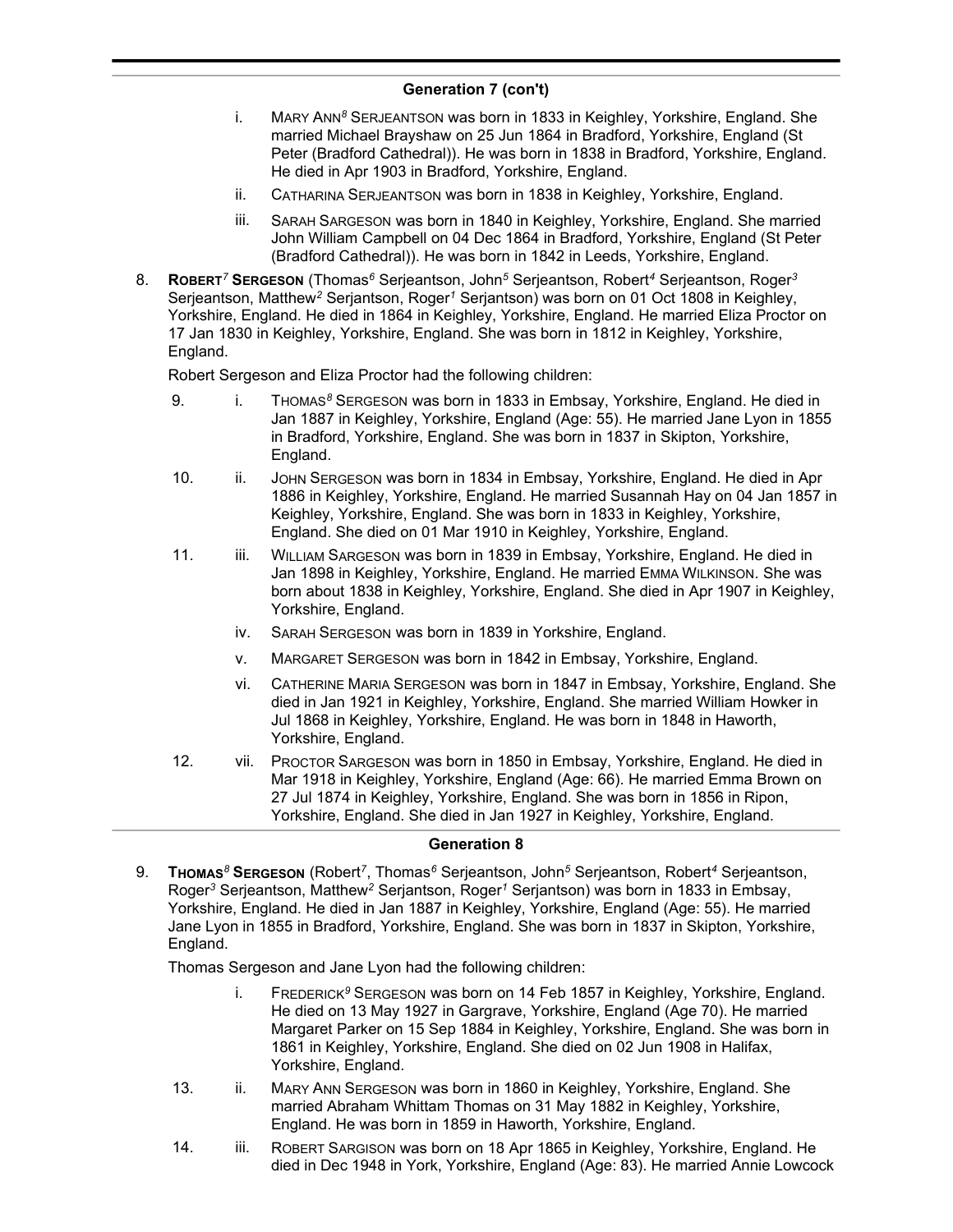## **Generation 8 (con't)**

on 20 Jan 1902 in Keighley, Yorkshire, England. She was born on 13 Jun 1870.

- 15. iv. HOPHNI SARGISON was born on 18 Jun 1867 in Keighley, Yorkshire, England. He died in Dec 1953 in Tynemouth, Northumberland, England (Age: 86). He married Mary Hannah Robinson in 1906 in York, Yorkshire, England. She was born in 1878 in Durham, England.
	- v. SARAH JANE SARGISON was born on 22 Oct 1871 in Keighley, Yorkshire, England. She died on 11 Mar 1938 in Skipton, Yorkshire, England. She married Arthur C Hughes in Mar 1921 in Skipton, Yorkshire, England.
	- vi. EDITH SERGESON was born in 1874 in Keighley, Yorkshire, England. She died in Apr 1907 in Keighley, Yorkshire, England. She married Matthew William Wade on 21 Jan 1899 in Keighley, Yorkshire, England (St Peter's Church). He was born in 1878 in Gargrave, Yorkshire, England.
	- vii. LILLEY SEARGISON was born in 1877 in Keighley, Yorkshire, England. She died in Oct 1892 in Keighley, Yorkshire, England (Age: 16).
- 10. **JOHN***<sup>8</sup>* **SERGESON** (Robert*<sup>7</sup>* , Thomas*<sup>6</sup>* Serjeantson, John*<sup>5</sup>* Serjeantson, Robert*<sup>4</sup>* Serjeantson, Roger*<sup>3</sup>* Serjeantson, Matthew*<sup>2</sup>* Serjantson, Roger*<sup>1</sup>* Serjantson) was born in 1834 in Embsay, Yorkshire, England. He died in Apr 1886 in Keighley, Yorkshire, England. He married Susannah Hay on 04 Jan 1857 in Keighley, Yorkshire, England. She was born in 1833 in Keighley, Yorkshire, England. She died on 01 Mar 1910 in Keighley, Yorkshire, England.

John Sergeson and Susannah Hay had the following children:

- i. SAMUEL*<sup>9</sup>* SARGISON was born on 29 Mar 1868 in Keighley, Yorkshire, England. He died in 1942 in Keighley, Yorkshire, England. He married Maud Turner in 1898 in Skipton, Yorkshire, England. She was born on 02 Aug 1874 in Skipton, Yorkshire, England.
- ii. JAMES SARGESON was born in 1872 in Exley Head, Yorkshire, England. He died about 1883 in Keighley, Yorkshire, England.
- 11. **WILLIAM***<sup>8</sup>* **SARGESON** (Robert*<sup>7</sup>* Sergeson, Thomas*<sup>6</sup>* Serjeantson, John*<sup>5</sup>* Serjeantson, Robert*<sup>4</sup>* Serjeantson, Roger*<sup>3</sup>* Serjeantson, Matthew*<sup>2</sup>* Serjantson, Roger*<sup>1</sup>* Serjantson) was born in 1839 in Embsay, Yorkshire, England. He died in Jan 1898 in Keighley, Yorkshire, England. He married **EMMA WILKINSON**. She was born about 1838 in Keighley, Yorkshire, England. She died in Apr 1907 in Keighley, Yorkshire, England.

William Sargeson and Emma Wilkinson had the following children:

- i. SAMUEL*<sup>9</sup>* SARGESON was born about 1863 in Keighley, Yorkshire, England.
- 16. ii. ROBERT SARGESON was born in 1864 in Keighley, Yorkshire, England. He married MARTHA SARGISON. She was born about 1868 in Cowling (near Colne), Yorkshire, England.
	- iii. JOHN SARGISON was born in 1866 in Keighley, Yorkshire, England. He died in Jul 1875 in Keighley, Yorkshire, England.
	- iv. DAVID SARGESON was born about 1870 in Keighley, Yorkshire, England. He died in Jul 1893 in Keighley, Yorkshire, England.
	- v. HERBERT PROCTOR SARGESON was born on 27 Dec 1871 in Keighley, Yorkshire, England. He died in Jul 1961 in Yorkshire, England. He married Annie Stansfield on 07 Jun 1919 in Greengates, Yorkshire, England. She was born on 09 Jul 1879.
	- vi. MILTON SARGESON was born about 1875 in Keighley, Yorkshire, England. He died in Jan 1941 in Keighley, Yorkshire, England. He married Minnie Pickard in Jul 1901 in Keighley, Yorkshire, England. She was born in 1878 in Keighley, Yorkshire, England. She died on 08 Aug 1945 in Keighley, Yorkshire, England.
	- vii. MINNIE SARGESON was born about 1876 in Keighley, Yorkshire, England.
- 17. viii. ERNEST SARGESON was born on 19 Oct 1881 in Keighley, Yorkshire, England. He died in Jan 1956 in Yorkshire, England. He married Beatrice Exley on 21 May 1904 in Keighley, Yorkshire, England. She was born on 28 Oct 1884 in Keighley, Yorkshire, England.
- 12. **PROCTOR***<sup>8</sup>* **SARGESON** (Robert*<sup>7</sup>* Sergeson, Thomas*<sup>6</sup>* Serjeantson, John*<sup>5</sup>* Serjeantson, Robert*<sup>4</sup>*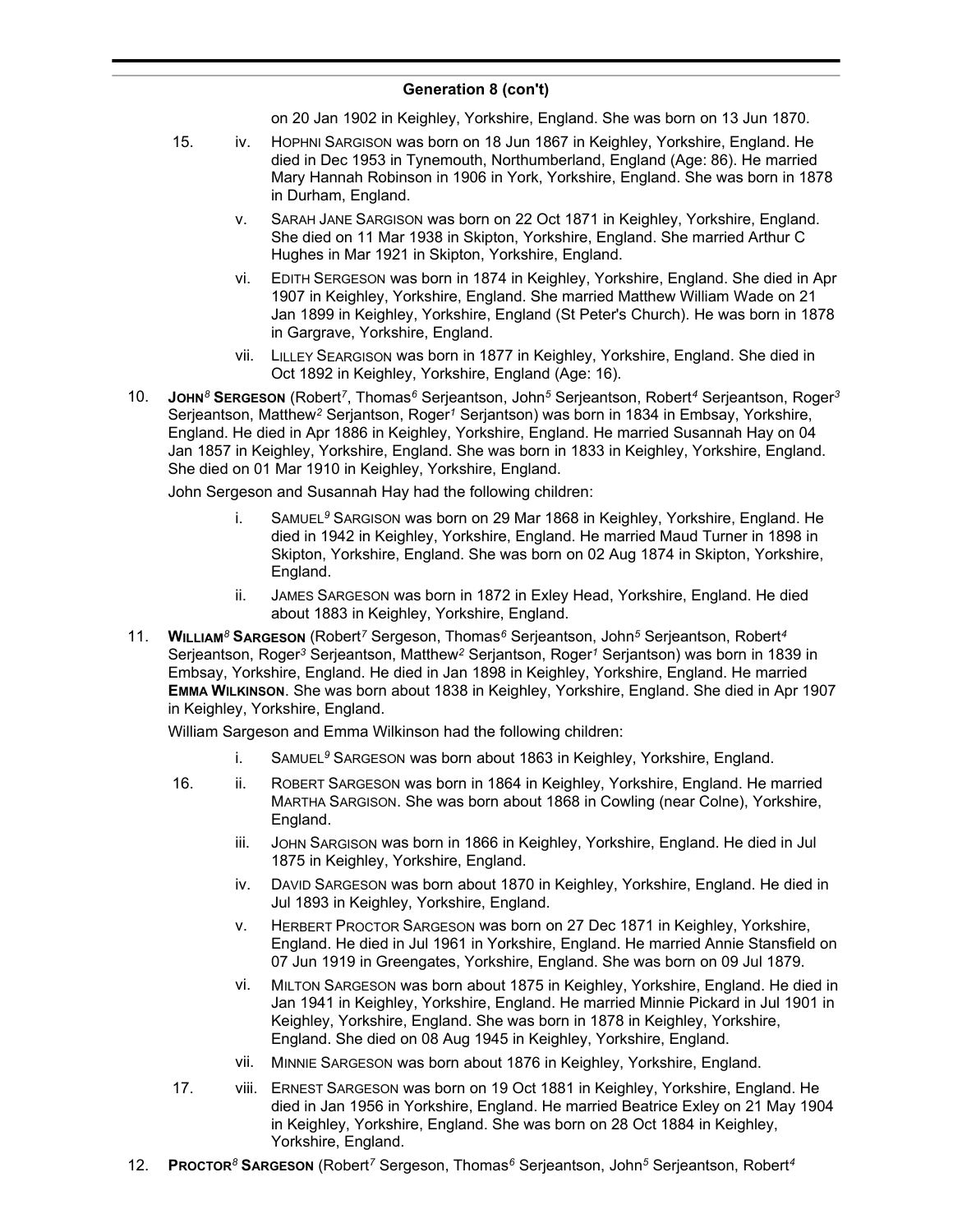## **Generation 8 (con't)**

Serjeantson, Roger*<sup>3</sup>* Serjeantson, Matthew*<sup>2</sup>* Serjantson, Roger*<sup>1</sup>* Serjantson) was born in 1850 in Embsay, Yorkshire, England. He died in Mar 1918 in Keighley, Yorkshire, England (Age: 66). He married Emma Brown on 27 Jul 1874 in Keighley, Yorkshire, England. She was born in 1856 in Ripon, Yorkshire, England. She died in Jan 1927 in Keighley, Yorkshire, England.

Proctor Sargeson and Emma Brown had the following children:

- i. EVELENA J *<sup>9</sup>* SARGESON was born in 1881 in Keighley, Yorkshire, England. She married John (Jack) Ellison on 30 Jul 1902 in Keighley, Yorkshire, England. He was born in 1877.
- ii. ANNIE ELIZA SARGISON was born on 26 Dec 1882 in Keighley, Yorkshire, England. She died in Jul 1891 in Keighley, Yorkshire, England.
- iii. MARTHA SARGESON was born on 27 Nov 1890 in Keighley, Yorkshire, England. She died in Oct 1969 in Keighley, Yorkshire, England.

## **Generation 9**

13. **MARY ANN***<sup>9</sup>* **SERGESON** (Thomas*<sup>8</sup>* , Robert*<sup>7</sup>* , Thomas*<sup>6</sup>* Serjeantson, John*<sup>5</sup>* Serjeantson, Robert*<sup>4</sup>* Serjeantson, Roger*<sup>3</sup>* Serjeantson, Matthew*<sup>2</sup>* Serjantson, Roger*<sup>1</sup>* Serjantson) was born in 1860 in Keighley, Yorkshire, England. She married Abraham Whittam Thomas on 31 May 1882 in Keighley, Yorkshire, England. He was born in 1859 in Haworth, Yorkshire, England.

Abraham Whittam Thomas and Mary Ann Sergeson had the following child:

- i. ALICE*<sup>10</sup>* THOMAS was born on 11 Jun 1884.
- 14. **ROBERT***<sup>9</sup>* **SARGISON** (Thomas*<sup>8</sup>* Sergeson, Robert*<sup>7</sup>* Sergeson, Thomas*<sup>6</sup>* Serjeantson, John*<sup>5</sup>* Serjeantson, Robert*<sup>4</sup>* Serjeantson, Roger*<sup>3</sup>* Serjeantson, Matthew*<sup>2</sup>* Serjantson, Roger*<sup>1</sup>* Serjantson) was born on 18 Apr 1865 in Keighley, Yorkshire, England. He died in Dec 1948 in York, Yorkshire, England (Age: 83). He married Annie Lowcock on 20 Jan 1902 in Keighley, Yorkshire, England. She was born on 13 Jun 1870.

Robert Sargison and Annie Lowcock had the following child:

- i. THOMAS LOWCOCK*<sup>10</sup>* SARGISON was born on 12 Jun 1904 in York, Yorkshire, England. He died on 25 Dec 1968 in Yorkshire, England. He married Vera Maud Kendall in Oct 1932 in York, Yorkshire, England. She was born on 07 Feb 1908. She died on 02 Jun 1989 in Yorkshire, England.
- 15. **HOPHNI***<sup>9</sup>* **SARGISON** (Thomas*<sup>8</sup>* Sergeson, Robert*<sup>7</sup>* Sergeson, Thomas*<sup>6</sup>* Serjeantson, John*<sup>5</sup>* Serjeantson, Robert*<sup>4</sup>* Serjeantson, Roger*<sup>3</sup>* Serjeantson, Matthew*<sup>2</sup>* Serjantson, Roger*<sup>1</sup>* Serjantson) was born on 18 Jun 1867 in Keighley, Yorkshire, England. He died in Dec 1953 in Tynemouth, Northumberland, England (Age: 86). He married Mary Hannah Robinson in 1906 in York, Yorkshire, England. She was born in 1878 in Durham, England.

Hophni Sargison and Mary Hannah Robinson had the following children:

- i. EDITH BLANCHE*<sup>10</sup>* SARGISON was born on 27 Aug 1901 in Keighley, Yorkshire, England. She died on 12 Sep 1963 in Halifax, Yorkshire, England.
- ii. SARAH JANE SARGISON was born in 1907 in Keighley, Yorkshire, England.
- iii. FRED SARGISON was born in 1909 in Dartmouth, Devon, England. He died in Jun 1921 in Tynemouth, Northumberland, England (Age: 12).
- iv. THOMAS ROBINSON SARGISON was born on 26 Jun 1910 in Dartmouth, Devon, England. He died in Dec 1970 in Tynemouth, Northumberland, England (Age: 59). He married Barbara Linda Bryson in Sep 1933 in Tynemouth, Northumberland, England. She was born on 25 Oct 1909 in Tynemouth, Northumberland, England. She died in Apr 1974 in Durham, England.
- v. WINIFRED SARGISON was born on 21 Nov 1918 in Tynemouth, Northumberland, England. She married Kenneth John Prew in Oct 1941 in Tynemouth, Northumberland, England. He was born in 1921 in Sculcoates, Yorkshire, England. He died on 28 Jun 1944 in France.
- 16. **ROBERT***<sup>9</sup>* **SARGESON** (William*<sup>8</sup>* , Robert*<sup>7</sup>* Sergeson, Thomas*<sup>6</sup>* Serjeantson, John*<sup>5</sup>* Serjeantson, Robert*<sup>4</sup>* Serjeantson, Roger*<sup>3</sup>* Serjeantson, Matthew*<sup>2</sup>* Serjantson, Roger*<sup>1</sup>* Serjantson) was born in 1864 in Keighley, Yorkshire, England. He married **MARTHA SARGISON**. She was born about 1868 in